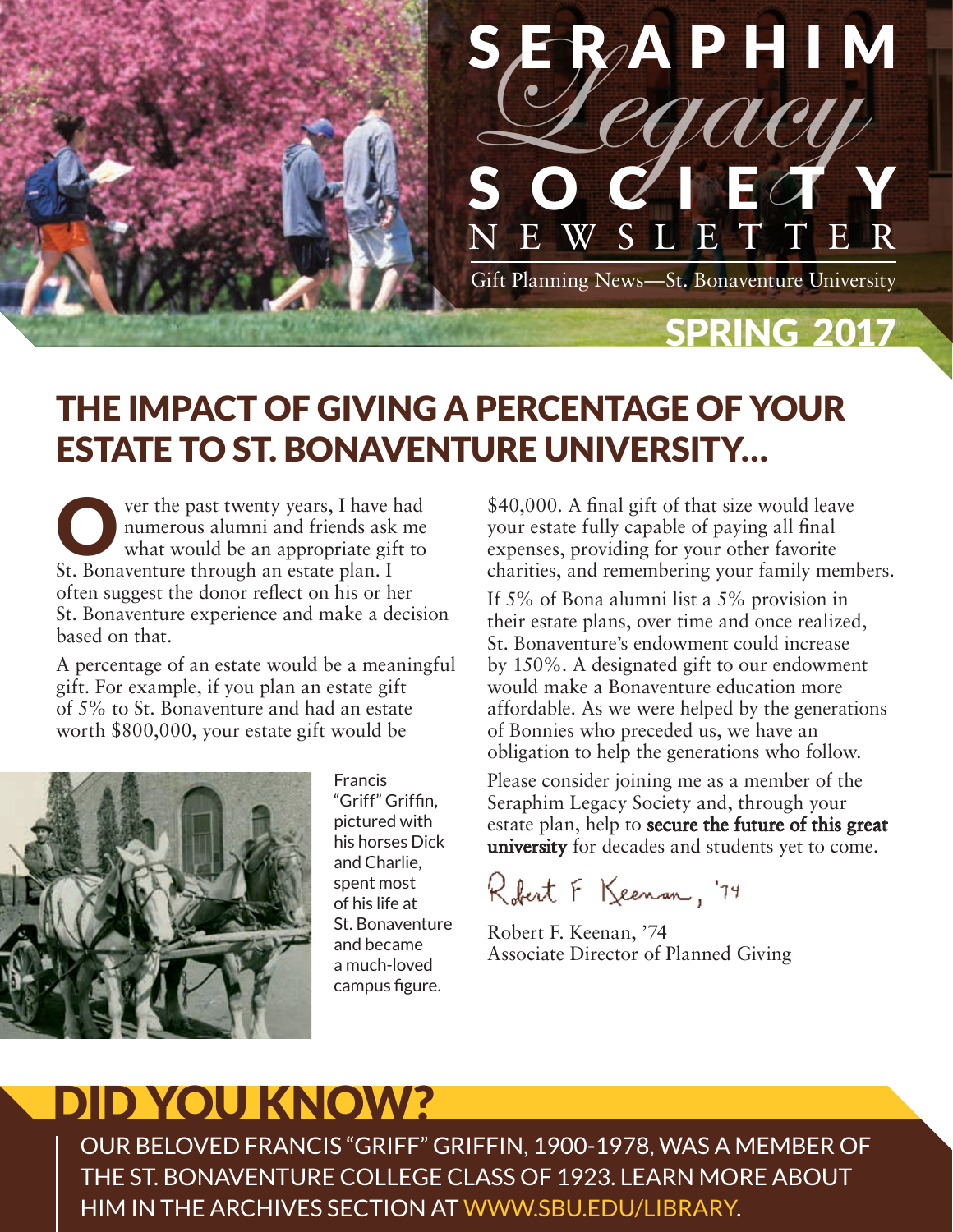## GIVING TO FURTHER FRANCISCAN VALUES



Greg Bruno Class of 1974

reg Bruno has stayed connected to St. Bonaventure since he graduated in 1974. He has served on the National Alumni Association Board, chaired the Gaudete Awards Gala, raised money for scholarships and helped recruit students from his hometown in the Buffalo area. His biggest

Bonaventure connection, though, may be even more personal.

"After years of taking my son Christian and daughter Marissa to Bonnies basketball games, and hearing them say they would never attend SBU because it was small and in the middle of nowhere, guess where my daughter graduated from in 2014?" Greg laughed.

Greg watched his daughter benefit from the same principles he experienced as a student. "The Franciscan values of joy, peace and service to others are, and always have been, the hallmark of the school," said Greg. "I was tremendously impacted by the friars and my theology classes at St. Bonaventure. When I retired, I became a professed Third Order Franciscan."

While his classes with Fr. Gervase White, O.F.M., and Fr. Alphonsus Trabold, O.F.M., were influential, Greg majored in business administration where Dr. Joseph Pastore, Prof. Austin Finan and Dr. Edward Emerling had a lasting impact. The BBA with a major in Management Sciences led to a career in sales with Xerox following graduation. "The fact that I went into sales was amazing in itself because I was so shy as a child. But I took Professor Leo Keenan's public speaking class and he provided me the confidence to overcome my fears."

Later Greg and a business partner acquired and owned a successful office equipment company, which they later sold to a Fortune 500

corporation. That's when Greg and his wife Donna decided to support St. Bonaventure through a charitable remainder trust (CRT). With a CRT, assets are placed within a trust and managed for life or another time period. When the trust ends, its assets become a gift to a charitable organization.

"We were going over our financial and estate plans with our adviser when he mentioned a CRT," Greg explained. "We realized how blessed we have been in our lives and we wanted to give back. Donna and I wanted to provide scholarships to academically qualified, deserving students at St. Bonaventure."

Greg continued, "As we get older, I think most of us look for a way we can leave a mark beyond our life that makes a difference. Of course, our children are my greatest joy and accomplishment. Giving back to St. Bonaventure and other worthy causes is a great feeling that ties everything together. My legacy, like my life, will be based on the bedrock of Franciscan values I attained while a student at St. Bonaventure University."

#### **IN MEMORY OF A FRIAR Fr. Irenaeus Herscher, O.F.M. 1902-1981**

If there is one person who characterized Franciscan values in the history of St. Bonaventure University, it is the late college librarian

Fr. Irenaeus Herscher, O.F.M., who served as director of Friedsam Memorial Library from 1937 to 1971.

During his tenure at Bona's, he compiled a Union Catalogue of Franciscan Literature. The catalogue was designed to help find the location and availability of some rare Franciscan items. It includes books, articles, poems, and dissertations, numbering over 50,000 items.

The Fr. Irenaeus Herscher, O.F.M., Memorial Scholarship serves as a living endowment to his humble legacy. To make a gift to the scholarship, or for more information, please contact Bob Keenan, '74, Associate Director of Planned Giving, at (716) 375-2318 or rkeenan@sbu.edu. or for more information, please conta<br>
Keenan, '74, Associate Director of Pla<br>
Giving, at (716) 375-2318 or rkeenan<br>
To learn more about Fr. Irenaeus, please vi<br>
http://archives.sbu.edu/herscher/Bio.htm

To learn more about Fr. Irenaeus, please visit: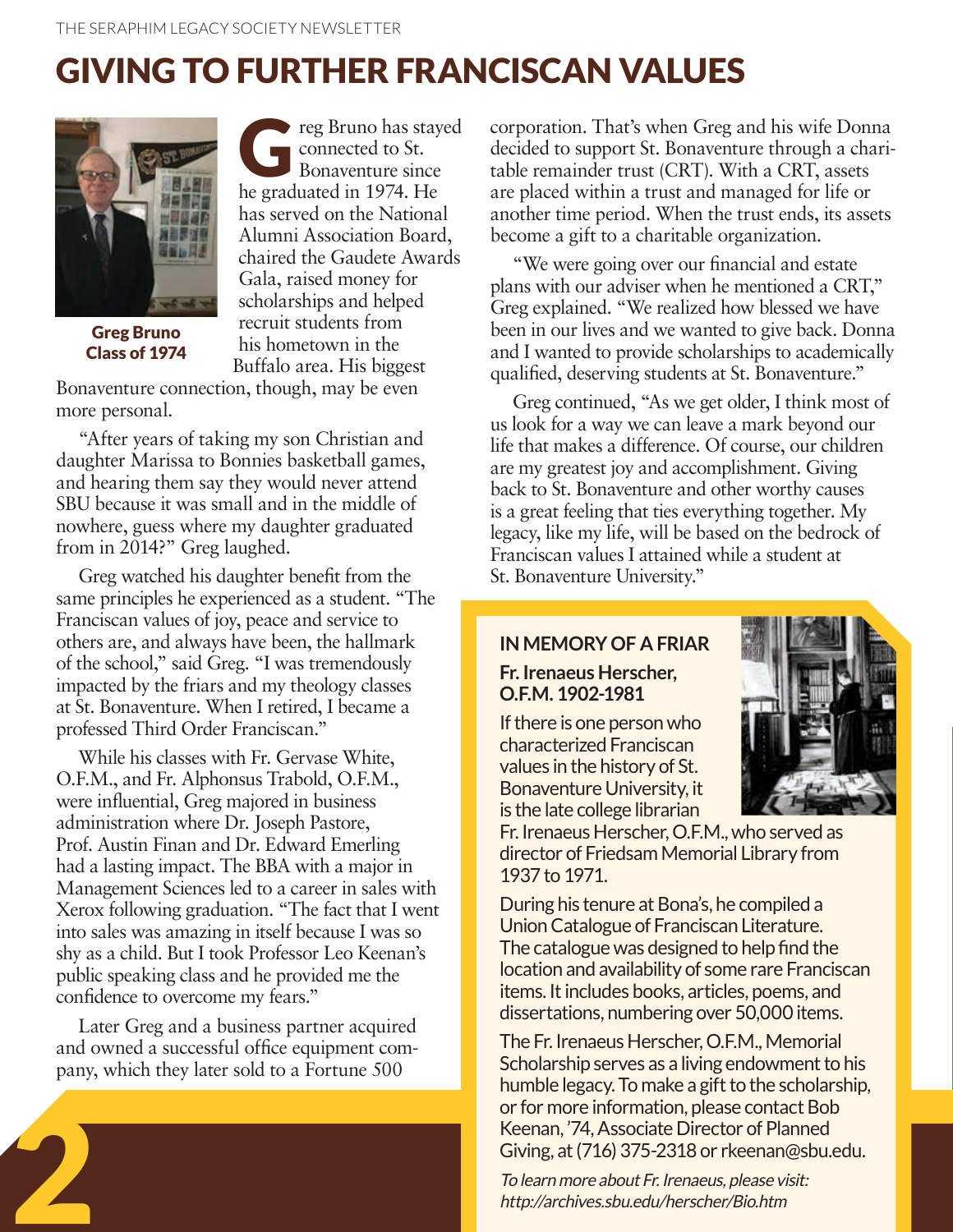## EFFECTIVE ESTATE PLANNING PROVIDES MANY BENEFITS

Effective estate planning often means<br>more than issuing directions for the<br>distribution of property. With an eff more than issuing directions for the final distribution of property. With an effective estate plan, you can provide future economic security for yourself, your family and others you wish to benefit. For example:

Assure future income for yourself. You can plan for an income source that may help enhance your independence and continued comfort, especially during retirement years.

Create income for surviving loved ones. If you wish to provide a loved one with lifelong benefits, options are available that can produce an income supplement while saving taxes.

Protect the value of your property. Without a valid estate plan in place, a judge might order your property to be sold and the cash proceeds divided among your heirs. In such a case, prized collections might be broken up or land that has been in the family for generations sold to strangers.

#### DID YOU KNOW…

Approximately 10,000 Baby Boomers on average are expected to turn 70½ every day over the next 20 years? If you are one of them, and you have an IRA, you may want to consider using it to make tax-free gifts to St. Bonaventure.

 $\sum$  Those age 70<sup> $\frac{1}{2}$ </sup> and older can give directly to St. Bonaventure from a traditional or Roth IRA completely free of income tax (up to \$100,000 per person per year or \$200,000 per couple).

- Giving directly from your IRA won't increase your adjusted gross income.
- Gifts from IRAs may count towards your required minimum withdrawal.
- Gifts from IRAs can be used to fulfill pre-existing pledges.

For more details, contact your plan administrator or Robert Keenan, Associate Director of Planned Giving, at (716) 375-2318.

Reduce expenses. Professional advisers with estate planning experience know the best ways to diminish settlement costs and delays.

Ease the tax bite. Although gift and estate taxes are not a primary concern for everyone, obsolete or inadequate plans could possibly result in more of your assets going towards the payment of taxes.

**Make a special gift.** You may wish to use your estate plan to designate a gift that will help your charitable interests continue their missions in the future.

#### Begin now

There is no time like the present when it comes to creating or updating your estate plans. Experience the peace of mind that can come from taking control of the future in ways that will benefit you, your loved ones and your charitable interests, such as St. Bonaventure University.

We will be pleased to provide additional information to you and your advisers as you consider the charitable dimension of your plans.



Pass on the St. Bonaventure promise: Join the Seraphim Legacy Society.